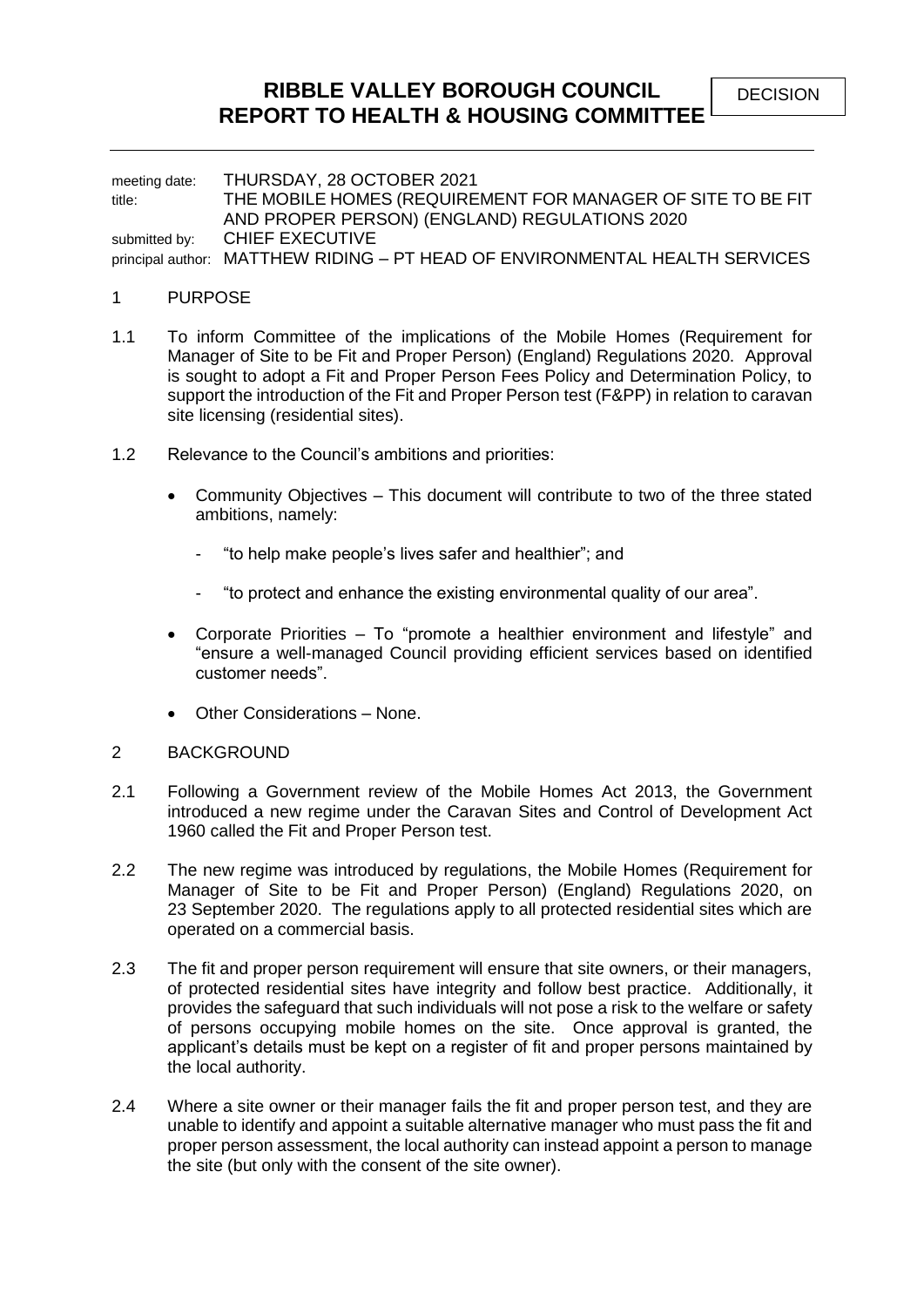## 3 ISSUES

- 3.1 Ribble Valley currently has 27 licensed caravan sites and the majority of these have been granted for holiday purposes and/or have stipulated closure periods. Therefore, only two sites in the Ribble Valley meet the criteria of 'relevant protected sites', being 'Shireburne', Waddington Road, Clitheroe and 'Three Rivers', Eaves Hall Lane, West Bradford.
- 3.2 When conducting the fit and proper person assessment, a local authority must consider the following points relevant to the application:
	- Is the individual able to conduct effective management of the site?
	- Personal information relating to the applicant concerned (including a criminal record check).
- 3.3 On receipt of an application the local authority may:
	- grant the application unconditionally;
	- grant the application subject to conditions;
	- reject the application.
- 3.4 The local authority must, as soon as reasonably practicable after the end of the period allowed for making representations, make a final decision and serve the decision notice on the applicant. The applicant can decide to appeal the decision by making an application to the First-tier Tribunal.
- 3.5 A Determination Policy has been drafted for consideration and adoption in order to support the assessment of F&PP test applications (attached as Appendix A to this report).
- 3.6 A Fees Policy has been drafted for consideration and adoption to support the recovery of costs associated with performing this new function (attached as Appendix B to this report).

### 4 **RISK ASSESSMENT**

- 4.1 The approval of this report may have the following implications:
	- Resources Approval of new fees will generate income to help cover the costs of work on the Fit and Proper Test.
	- Technical, Environmental and Legal There are no environmental or legal implications, other than the Council is required to maintain a register of fit and proper persons for 'relevant protected sites'.
	- Political None.
	- Reputation None
	- Equality & Diversity There are considered to be no significant implications.

## 5 **RECOMMENDED THAT COMMITTEE**

5.1 Considers and approves the adoption of the proposed Determination Policy set out in Appendix A.